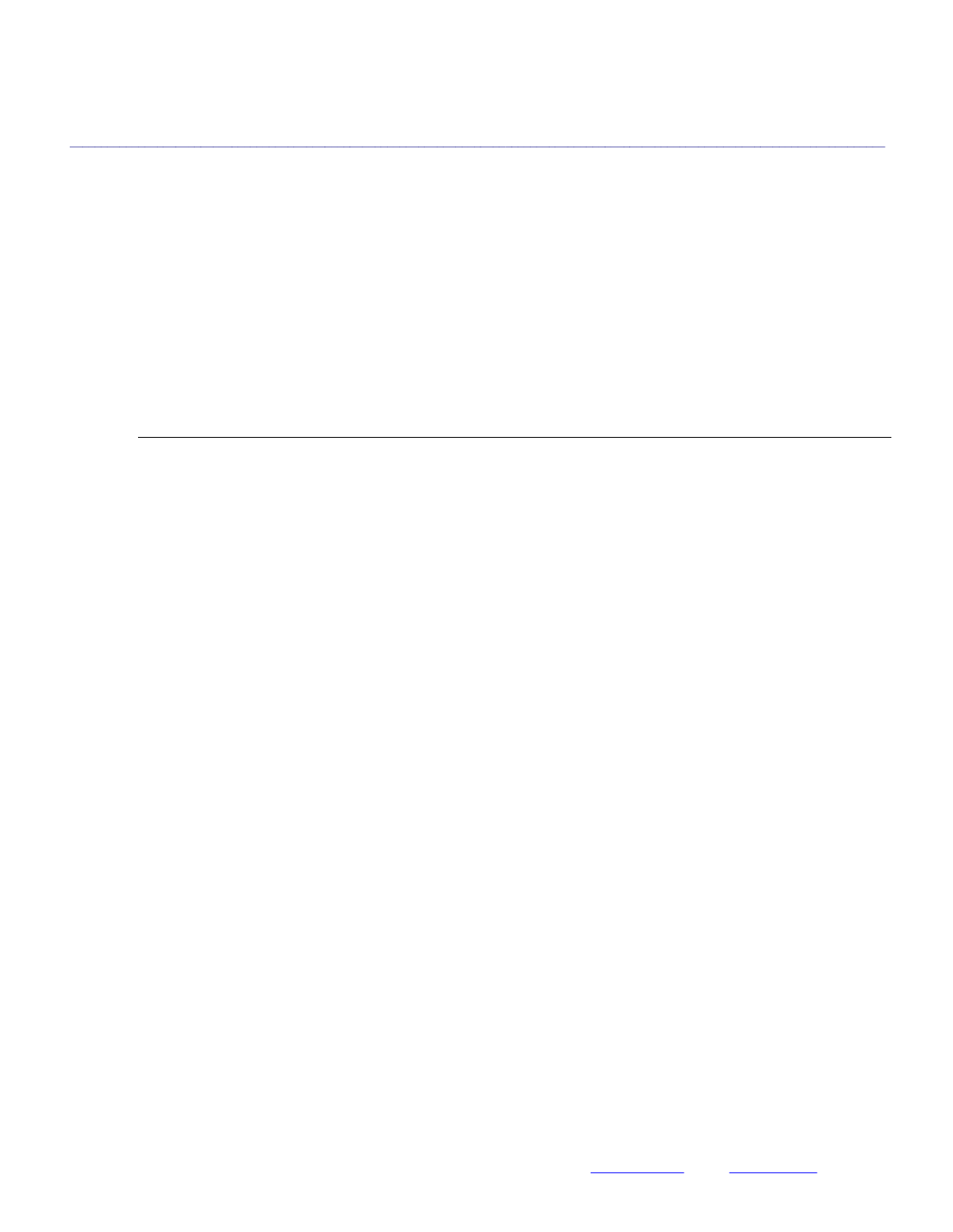| <b>RANK</b>                    | <b>NAME</b>                                                       | <b>TOTAL SHARES</b>         | <b>PERCENTAGE</b><br>(9/0) |
|--------------------------------|-------------------------------------------------------------------|-----------------------------|----------------------------|
| $\mathbf{1}$<br>$\overline{2}$ | PCD NOMINEE CORPORATION - FILIPINO<br>RAMOS, ALFREDO C.           | 2,902,008,033<br>51,243,872 | 96.6272<br>1.7063          |
| 3                              | PCD NOMINEE CORPORATION -NON-FILIPINO                             | 12,121,701                  | 0.4036                     |
| $\overline{\mathbf{4}}$<br>5   | SAN JOSE OIL COMPANY<br>ALYROM PROPERTY HOLDINGS, INC.            | 4,693,332<br>2,924,900      | 0.1563<br>0.0974           |
| 6                              | TANCHAN III, SANTIAGO                                             | 972,398                     | 0.0324                     |
| 7<br>8                         | JALANDONI, JAYME, ADAMS & CO., INC.<br>TANCHAN, CONSTANTINE       | 964,700<br>881,466          | 0.0321<br>0.0293           |
| 9                              | GO BIAO, MARIANO                                                  | 850,000                     | 0.0283                     |
|                                | S. J. ROXAS & CO., INC. A/C # 2.19.038                            | 850,000                     | 0.0283                     |
| 10                             | CONLEY, JACK F.                                                   | 825,000                     | 0.0275                     |
| 11                             | ANSALDO, GODINEZ & CO., INC.                                      | 753,835                     | 0.0251                     |
| 12                             | HENARES, ANTONIO M.                                               | 660,000                     | 0.0220                     |
| 13                             | MBTC FAO CARLOS EJERCITO TBG                                      | 500,000                     | 0.0166                     |
| 14                             | GARCIA, JESUS                                                     | 440,000                     | 0.0147                     |
|                                | HENARES, ANTONIO &/OR CARMEN HENARES                              | 440,000                     | 0.0147                     |
| 15                             | NAVARRO, FRANCISCO A.                                             | 400,000                     | 0.0133                     |
| 16                             | ALAKOR SECURITIES CORPORATION                                     | 390,000                     | 0.0130                     |
| 17                             | SAN JOSE, ROBERTO V.                                              | 373,866                     | 0.0124                     |
| 18                             | PANLILIO, JOSE MA.                                                | 330,000                     | 0.0110                     |
| 19                             | C.A. PILE AS NOMINEE FOR HSBC MANILA ACC,<br>MANUFACTURERS HANOVR | 319,000                     | 0.0106                     |
| 20                             | TANCHAN, JENNIFER                                                 | 293,332                     | 0.0098                     |
| 21                             | COO, BETTY U.                                                     | 273,680                     | 0.0091                     |
| 22                             | ANSELMO TRINIDAD & CO., INC.                                      | 270,353                     | 0.0090                     |
| 23                             | BARCELON, ROXAS SECURITIES, INC.                                  | 255,497                     | 0.0085                     |
| 24                             | MENDOZA, ALBERTO &/OR JEANIE MENDOZA                              | 249,332                     | 0.0083                     |
| 25                             | CENTURY SPORTS PHILIPPINES, INC                                   | 220,000                     | 0.0073                     |
|                                | KHO, DAVID L.                                                     | 220,000                     | 0.0073                     |
|                                | NG, MARIO                                                         | 220,000                     | 0.0073                     |
| 26                             | TAN, ROBERTO CHIU<br>VELOSO, SYLVIA S.                            | 200,000<br>200,000          | 0.0067<br>0.0067           |
|                                | CATHAY SECURITIES CO., INC. A/C NO. 2567                          | 200,000                     | 0.0067                     |
| 27                             | YAN, LUCIO W.                                                     | 198,000                     | 0.0066                     |
|                                | YAN, MALVIN Y.                                                    | 198,000                     | 0.0066                     |
| 28                             | G & L SECURITIES COMPANY, INC.                                    | 191,414                     | 0.0064                     |
| 29                             | JALANDONI, JAYME, ADAMS, & CO., INC.                              | 186,422                     | 0.0062                     |
| 30                             | UY, ZOSIMO D.                                                     | 181,865                     | 0.0061                     |
| 31                             | WEE, OSCAR TY &/OR SYLVIA TAN WEE                                 | 176,000                     | 0.0059                     |
| 32                             | CHANYUNGCO, MA. LOURDES H.                                        | 165,000                     | 0.0055                     |
|                                | KERRY SEC. (PHILS), INC. A/C NO. C0001                            | 165,000                     | 0.0055                     |
| 33                             | VICENTE GOQUIOLAY & CO., INC.                                     | 163,077                     | 0.0054                     |
| 34                             | YU & COMPANY, INCORPORATED                                        | 155,450                     | 0.0052                     |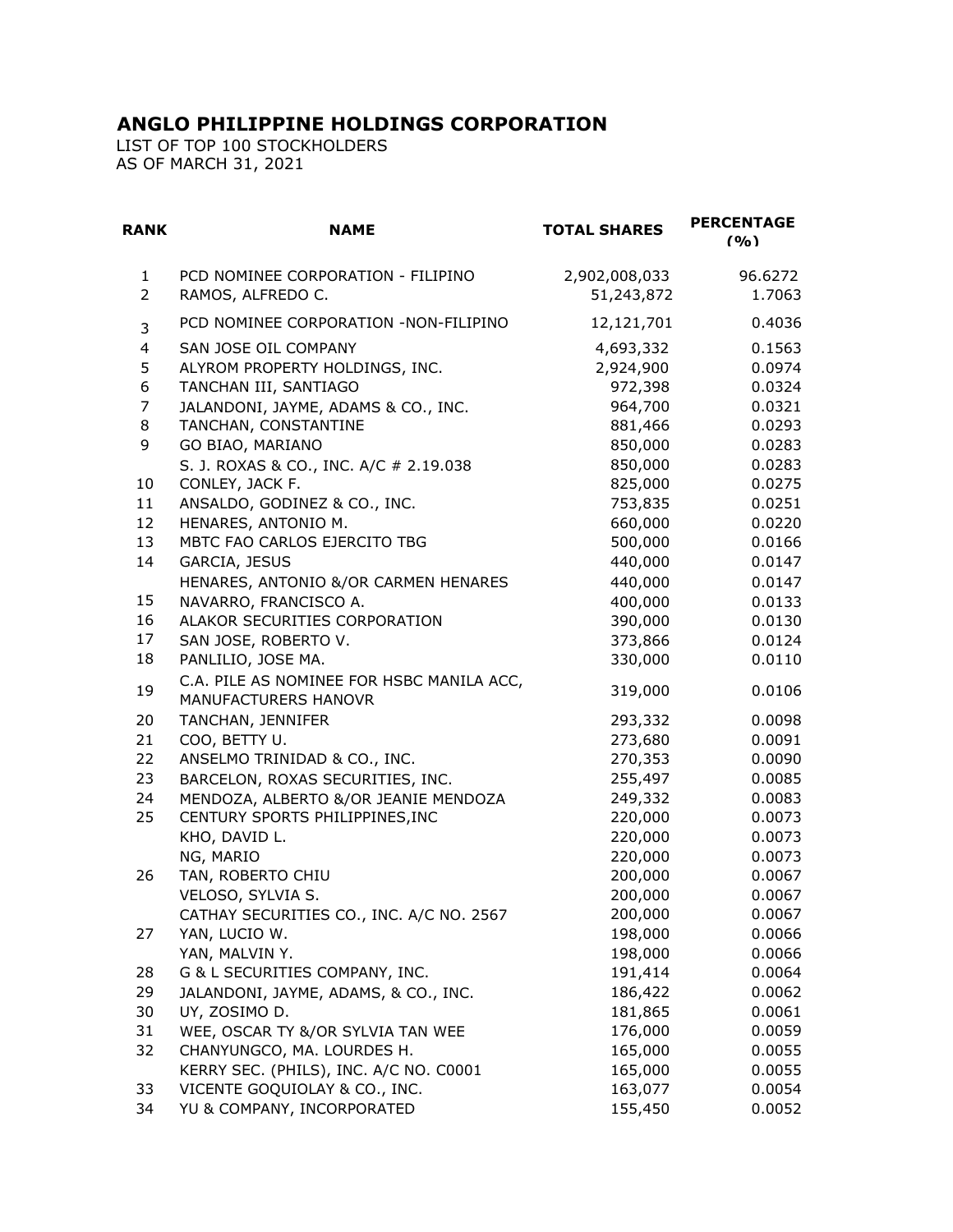| <b>RANK</b> | <b>NAME</b>                           | <b>TOTAL SHARES</b> | <b>PERCENTAGE</b><br>(9/0) |
|-------------|---------------------------------------|---------------------|----------------------------|
|             | MENDOZA, ALBERTO &/OR MARITESS        |                     |                            |
| 35          | MENDOZA                               | 146,666             | 0.0049                     |
|             | TANCHAN, INGRID MARIE                 | 146,666             | 0.0049                     |
|             | TANCHAN, RACHEL PEARL                 | 146,666             | 0.0049                     |
| 36          | MARINO ORLODRIZ CIA                   | 138,534             | 0.0046                     |
| 37          | MOUNT PEAK SECURITIES, INC.           | 133,999             | 0.0045                     |
| 38          | LANSFORD, DONALD GENE                 | 132,000             | 0.0044                     |
|             | <b>CHUAN ANG LIAN</b>                 | 132,000             | 0.0044                     |
| 39          | DAVID GO SECURITIES CORP.             | 128,148             | 0.0043                     |
| 40          | EBC SECURITIES CORPORATION            | 126,865             | 0.0042                     |
| 41          | S. J. ROXAS & CO., INC.               | 125,362             | 0.0042                     |
| 42          | UNITED REALTY CORPORATION             | 122,025             | 0.0041                     |
| 43          | DYHONGPO, CARLOS                      | 121,000             | 0.0040                     |
|             | OLIVA, DULCE MARIA S.                 | 121,000             | 0.0040                     |
| 44          | REGINA CAPITAL DEV.C ORP. 000351      | 120,000             | 0.0040                     |
| 45          | H. E. BENNETT SEC., INC. A/C NO. 4429 | 113,333             | 0.0038                     |
| 46          | SISON, NENITA M.                      | 111,853             | 0.0037                     |
| 47          | TY, ANITA                             | 111,000             | 0.0037                     |
| 48          | CONNELL SECURITIES, INC.              | 110,366             | 0.0037                     |
| 49          | REYES-HANGAD, CELIA                   | 110,000             | 0.0037                     |
|             | GO, TERESITA &/OR SATURNINA GO        | 110,000             | 0.0037                     |
|             | JIMENEZ, PETER M.                     | 110,000             | 0.0037                     |
|             | JAYME, VICENTE R.                     | 110,000             | 0.0037                     |
|             | MAJA DEVELOPMENT CORPORATION          | 110,000             | 0.0037                     |
|             | OZAETA, ARNOLD C.                     | 110,000             | 0.0037                     |
|             | TY PECK SUAN                          | 110,000             | 0.0037                     |
|             | SOLAR SECURITIES, INC.                | 110,000             | 0.0037                     |
| 50          | MARIANO YU & COMPANY, INC.            | 107,076             | 0.0036                     |
| 51          | JAMES UY, INC. A/C NO. 3262           | 106,332             | 0.0035                     |
| 52          | R.C. LEE SECURITIES, INC.             | 102,078             | 0.0034                     |
| 53          | CO, FERDINAND &/OR CEFERINA CO        | 100,000             | 0.0033                     |
| 54          | ALANO, ABIGAIL ANN                    | 99,000              | 0.0033                     |
|             | CHING, CHRISTINE MAE G.               | 99,000              | 0.0033                     |
|             | LEONIS DEVELOPMENT CORPORATION        | 99,000              | 0.0033                     |
|             | LIM, RAYMOND B.                       | 99,000              | 0.0033                     |
|             | JAMES UY, INC. A/C NO. 8031           | 99,000              | 0.0033                     |
| 55          | DEES SECURITIES                       | 89,815              | 0.0030                     |
| 56          | SANTOS, MICHAEL                       | 88,000              | 0.0029                     |
|             | TIONGSON, ANTONIO T.                  | 88,000              | 0.0029                     |
|             | TIO, GEORGE &/OR MANUEL TIO           | 88,000              | 0.0029                     |
|             | VENTURANZA, MA. EDURNE G.             | 88,000              | 0.0029                     |
| 57          | SY, MARY LOO                          | 84,700              | 0.0028                     |
| 58          | SIAO, PATRICK                         | 77,000              | 0.0026                     |
| 59          | BAUTISTA JR., DEMETRIO A.             | 73,332              | 0.0024                     |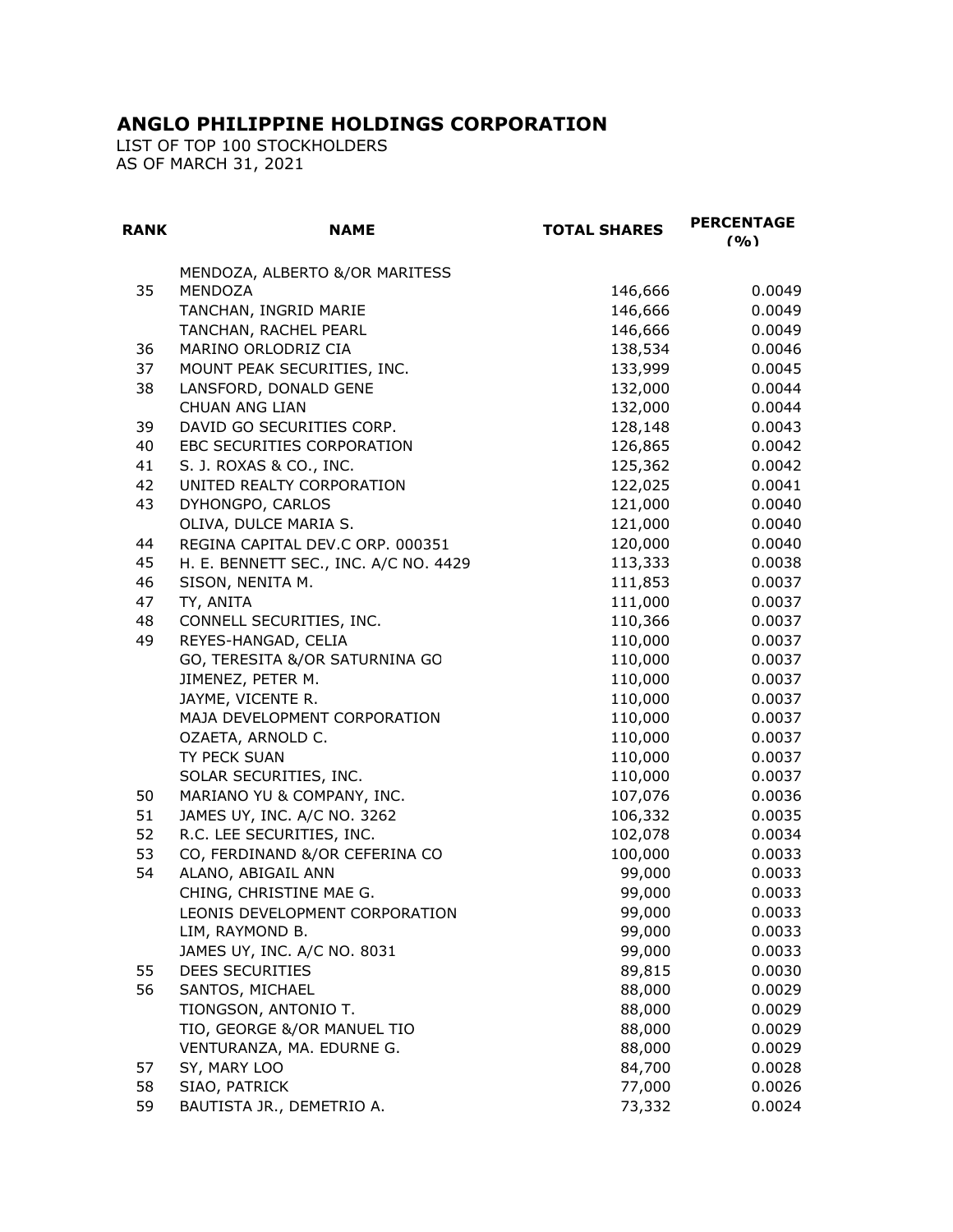| <b>RANK</b> | <b>NAME</b>                            | <b>TOTAL SHARES</b> | <b>PERCENTAGE</b><br>(9/0) |
|-------------|----------------------------------------|---------------------|----------------------------|
| 60          | GO, DELFIN                             | 72,600              | 0.0024                     |
|             | GO KIAM LAM, DELFIN                    | 72,600              | 0.0024                     |
| 61          | J.M. BARCELON & COMPANY, INC.          | 71,540              | 0.0024                     |
| 62          | UY, MIRIAM L.                          | 71,500              | 0.0024                     |
| 63          | ONG SECURITIES CORPORATION             | 70,520              | 0.0023                     |
| 64          | TRENDLINE SECURITIES CORP.             | 70,000              | 0.0023                     |
|             | DELA CRUZ, MA. ROGINA N.               | 70,000              | 0.0023                     |
| 65          | UY, MARIA CHARITO B.                   | 68,750              | 0.0023                     |
| 66          | CHUA, CHARLEY                          | 66,000              | 0.0022                     |
|             | CHUA, MICHAEL                          | 66,000              | 0.0022                     |
|             | YAN, LUCIO W.                          | 66,000              | 0.0022                     |
|             | YAN, MALVIN                            | 66,000              | 0.0022                     |
|             | ALAKOR SECURITIES CORPORATION FAO RRR  | 66,000              | 0.0022                     |
|             | S.J. ROXAS & CO., INC.                 | 66,000              | 0.0022                     |
| 67          | G. D. TAN & COMPANY, INC.              | 65,920              | 0.0022                     |
| 68          | R. COYIUTO SECURITIES, INC.            | 63,250              | 0.0021                     |
| 69          | <b>GIMENEZ STOCK BROKERAGE</b>         | 61,490              | 0.0020                     |
| 70          | COSIO & CO., INC.                      | 59,422              | 0.0020                     |
| 71          | KING, CECILIA FLORES                   | 56,832              | 0.0019                     |
| 72          | S.J. ROXAS & CO., INC.                 | 56,100              | 0.0019                     |
| 73          | CRUZ, FELIPE F.                        | 55,000              | 0.0018                     |
|             | CHAN, GILBERT                          | 55,000              | 0.0018                     |
|             | CLEOPE, ISABELITA M.                   | 55,000              | 0.0018                     |
|             | CO, RONALDO &/OR SUSANA CO             | 55,000              | 0.0018                     |
|             | ELIGIR, MARY Y.                        | 55,000              | 0.0018                     |
|             | FERRER, ANTHONY                        | 55,000              | 0.0018                     |
|             | LOCSIN, ELENA C.                       | 55,000              | 0.0018                     |
|             | NEPOMUCENO, LINDA                      | 55,000              | 0.0018                     |
|             | PASIA, NORMA P. &/OR LEONARDO C. PASIA | 55,000              | 0.0018                     |
|             | RAMOS, PRESENTACION                    | 55,000              | 0.0018                     |
|             | SANDOVAL, FE NIEVA S.J.                | 55,000              | 0.0018                     |
|             | SEN JR., PABLO                         | 55,000              | 0.0018                     |
|             | YU, PETER &/OR CONCEPCION YU           | 55,000              | 0.0018                     |
|             | ALAKOR SECURITIES CORPORATION FAO CIC  | 55,000              | 0.0018                     |
| 74          | SUAREZ, STANLEY Y.                     | 52,800              | 0.0018                     |
|             | CAFRA BROTHERS SEC., INC.              | 52,800              | 0.0018                     |
| 75          | TUASON, ROXAS, TORRES INC.             | 50,325              | 0.0017                     |
| 76          | CUALOPING SECURITIES CORP.             | 50,200              | 0.0017                     |
| 77          | MBTC-TBG ATF CARLOS EJERCITA, SR.      | 50,000              | 0.0017                     |
| 78          | ORIENTRADE SEC., INC.                  | 49,866              | 0.0017                     |
| 79          | F.C. HAGEDORN & COMP., INC.            | 49,369              | 0.0016                     |
| 80          | UNIWELL SECURITIES, INC.               | 47,300              | 0.0016                     |
| 81          | AZADA, CIPRIANO                        | 46,200              | 0.0015                     |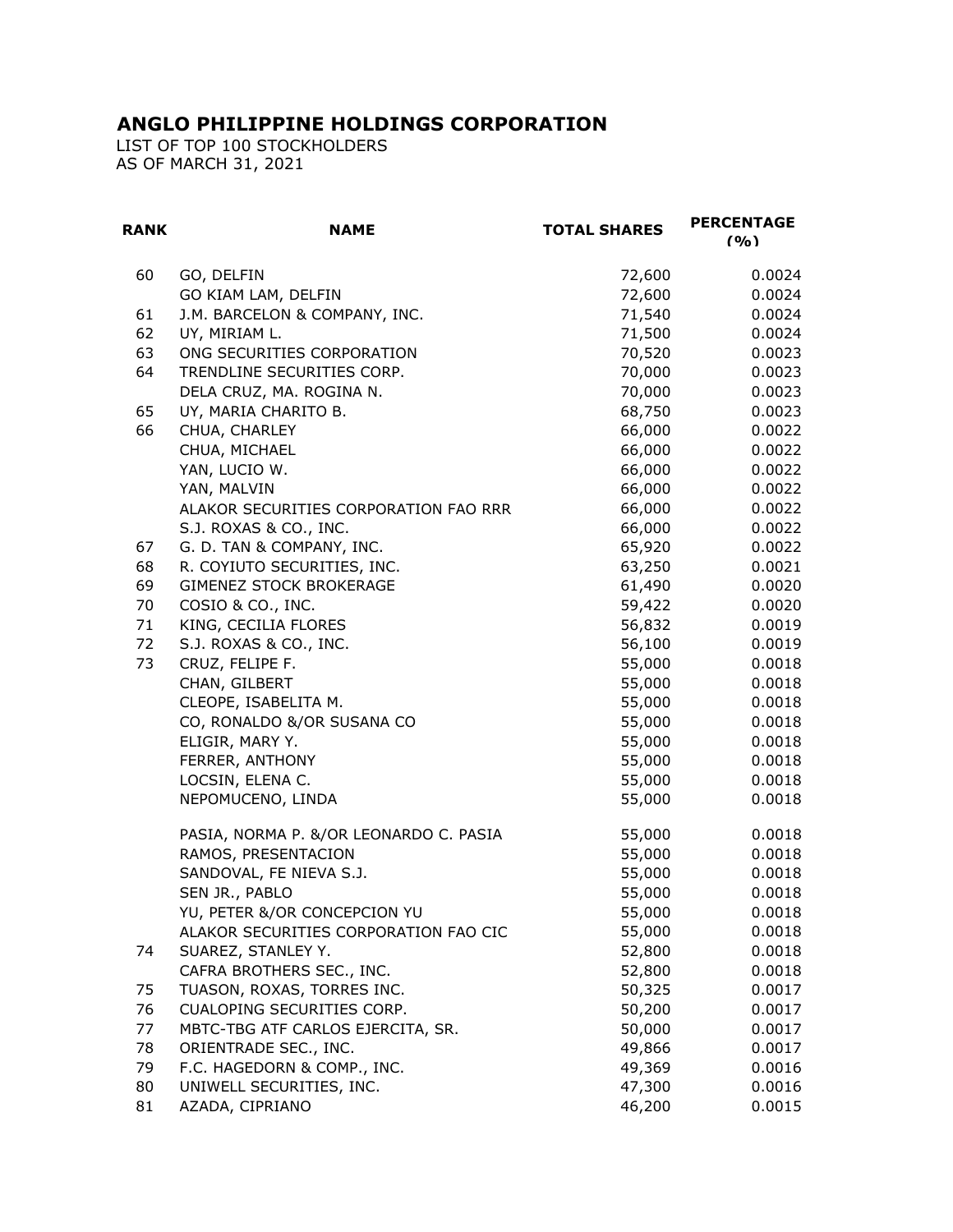| <b>RANK</b> | <b>NAME</b>                                                                        | <b>TOTAL SHARES</b> | <b>PERCENTAGE</b><br>(9/0) |
|-------------|------------------------------------------------------------------------------------|---------------------|----------------------------|
| 82          | UY-TIOCO & CO., INC.                                                               | 45,584              | 0.0015                     |
| 83          | CORPUS, ERNA C.                                                                    | 44,000              | 0.0015                     |
|             | CRUZ, NERISSA C.                                                                   | 44,000              | 0.0015                     |
|             | GARCIA, AIDA R.                                                                    | 44,000              | 0.0015                     |
|             | KHO, SALLY                                                                         | 44,000              | 0.0015                     |
|             | NABLE, MARIA CYNTHIA J.                                                            | 44,000              | 0.0015                     |
|             | TAN, ANABEL                                                                        | 44,000              | 0.0015                     |
| 84          | NARVAEZ JR., EVARISTO M.                                                           | 43,333              | 0.0014                     |
| 85          | BANEZ, PATRIA Q.                                                                   | 42,917              | 0.0014                     |
| 86          | LACSON, EDGARDO G.                                                                 | 42,532              | 0.0014                     |
| 87          | UBP T/A NO. 203-50359-2                                                            | 42,240              | 0.0014                     |
| 88          | CHUA, ALBERTO                                                                      | 38,500              | 0.0013                     |
|             | COMEXCO, INC.                                                                      | 38,500              | 0.0013                     |
|             | YU AND COMPANY, INC.                                                               | 38,500              | 0.0013                     |
| 89          | TANSENGCO & COMPANY, INC.                                                          | 38,227              | 0.0013                     |
| 90          | MAJA DEVELOPMENT CORP.                                                             | 36,666              | 0.0012                     |
| 91          | MARINO OLONDRIZ Y CIA                                                              | 34,898              | 0.0012                     |
| 92          | BANEZ, FLORENTINA T.                                                               | 34,082              | 0.0011                     |
| 93          | JAMES UY, INC.                                                                     | 33,891              | 0.0011                     |
| 94          | FORBES, EVELYN L.                                                                  | 33,550              | 0.0011                     |
| 95          | H. E. BENNET SEC., INC.                                                            | 33,500              | 0.0011                     |
| 96          | TANSENGCO UY & COMPANY, INC.                                                       | 33,073              | 0.0011                     |
| 97          | ONG, BENITA                                                                        | 33,000              | 0.0011                     |
|             | ABAS, TERESITA I.                                                                  | 33,000              | 0.0011                     |
|             | BENGSONS INVESTMENT AND REALTY CORP.                                               | 33,000              | 0.0011                     |
|             | <b>CHAN KUY CHUA</b>                                                               | 33,000              | 0.0011                     |
|             | ESTATE OF ENRIQUE S. CRUZ JR.                                                      | 33,000              | 0.0011<br>0.0011           |
|             | CHUA, SHIRLEY L.<br>DY, MANUEL                                                     | 33,000<br>33,000    | 0.0011                     |
|             | GO, JOSEPHINE                                                                      | 33,000              | 0.0011                     |
|             | HORTINELA, TERESITA G.                                                             | 33,000              | 0.0011                     |
|             | NGO, BENJAMIN                                                                      | 33,000              | 0.0011                     |
|             | OCUBILLO, JOSEPHINE F.                                                             | 33,000              | 0.0011                     |
|             | PUA, DONATA                                                                        | 33,000              | 0.0011                     |
|             | PANTOJA, YOLANDA                                                                   | 33,000              | 0.0011                     |
|             | R.R. TUASON REALTY & TRADING COMPANY                                               | 33,000              | 0.0011                     |
|             | SUAREZ, SABAS                                                                      | 33,000              | 0.0011                     |
|             | SUAREZ, SABAS                                                                      | 33,000              | 0.0011                     |
|             | TAN, MARVIN                                                                        | 33,000              | 0.0011                     |
|             | TUASON & REALTY & TRADING                                                          | 33,000              | 0.0011                     |
|             | YOUNG, MA. SYLVIA S.                                                               | 33,000              | 0.0011                     |
|             | ALAKOR SECURITIES CORPORATION FAO FGR<br>ASIAN CAPITAL EQUITIES, INC. A/C CCXV060, | 33,000              | 0.0011                     |
|             | 7                                                                                  | 33,000              | 0.0011                     |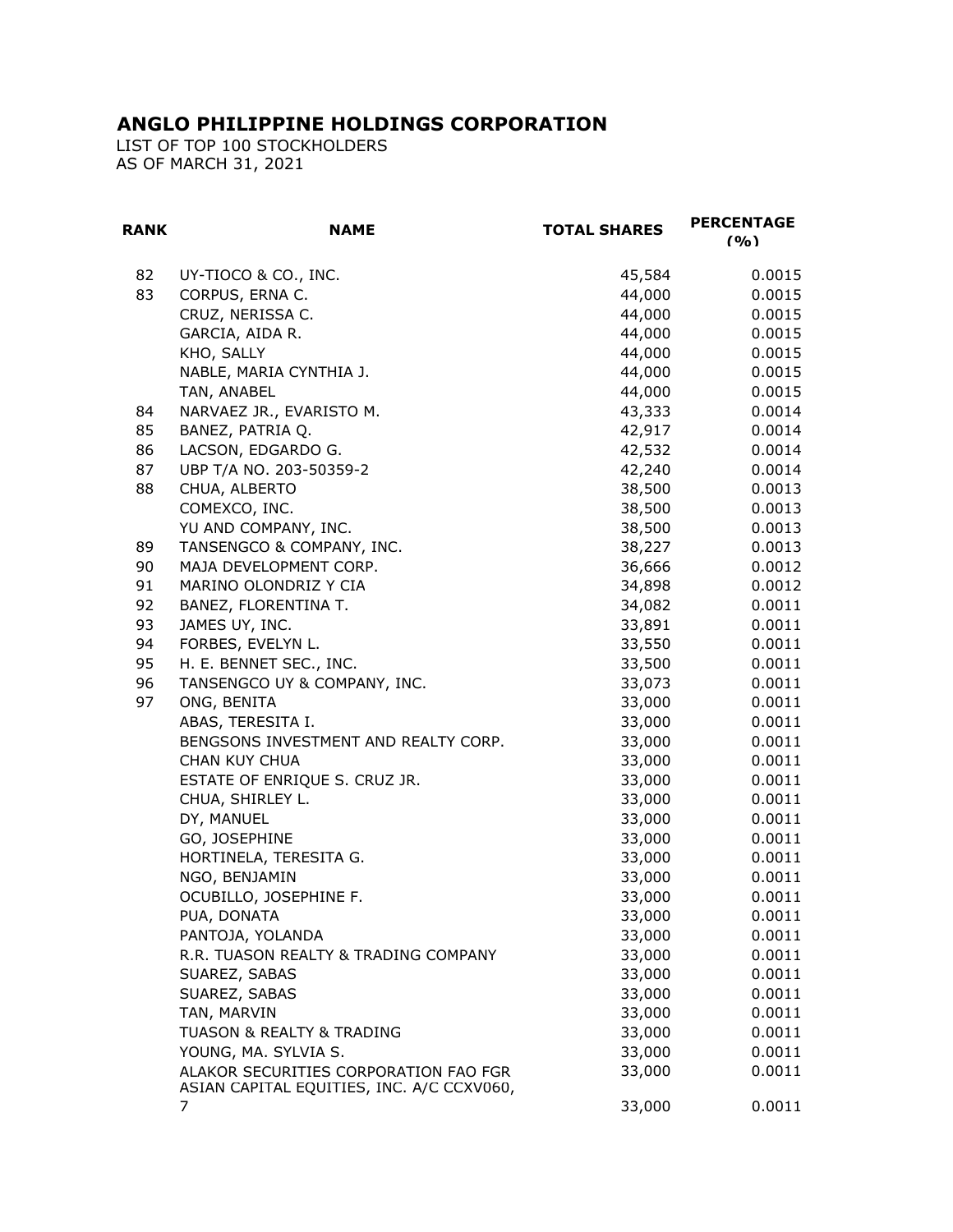LIST OF TOP 100 STOCKHOLDERS AS OF MARCH 31, 2021

| <b>RANK</b> | <b>NAME</b>                                                  | <b>TOTAL SHARES</b> | <b>PERCENTAGE</b><br>(9/0) |
|-------------|--------------------------------------------------------------|---------------------|----------------------------|
|             | MARK SECURITIES CORPORATION                                  | 33,000              | 0.0011                     |
|             | SECURITIES MANILA, INC.<br>ALFONSO, OSCAR M. &/OR CARIDAD S. | 33,000              | 0.0011                     |
| 98          | <b>ALFONSO</b>                                               | 32,266              | 0.0011                     |
| 99          | BENJAMIN CO CA & CO., INC.                                   | 32,040              | 0.0011                     |
| 100         | JAMES UY, INC. A/C NO. 3033                                  | 31,900              | 0.0011                     |
|             |                                                              | - --- --- -- -      |                            |

2,996,353,924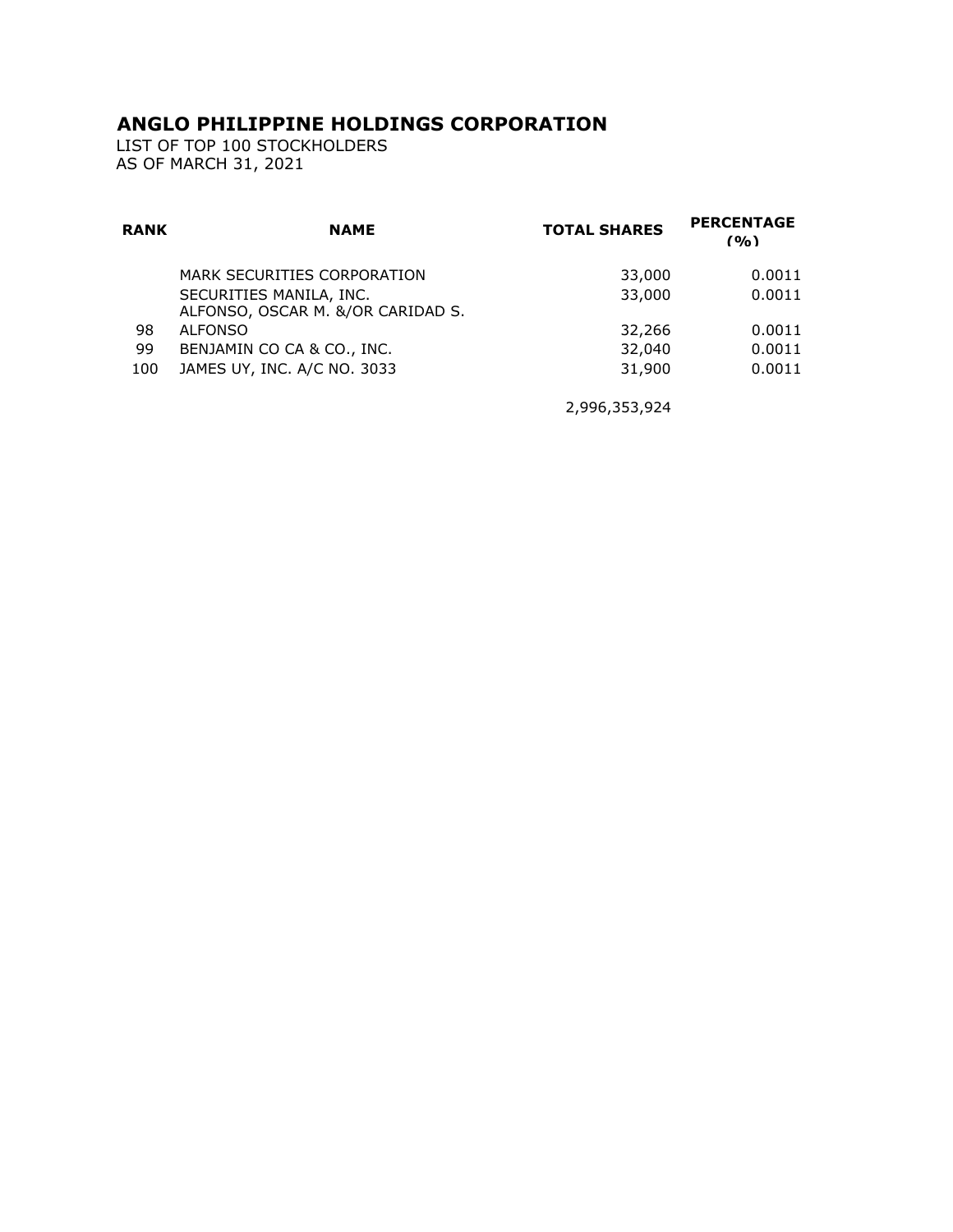#### **OUTSTANDING BALANCES FOR A SPECIFIC COMPANY**

Company Code - APO000000000

| Business Date: March 31, 2021                    |                 |
|--------------------------------------------------|-----------------|
| <b>BPNAME</b>                                    | <b>HOLDINGS</b> |
| UPCC SECURITIES CORP.                            | 360,000         |
| A & A SECURITIES, INC.                           | 824,552         |
| ABACUS SECURITIES CORPORATION                    | 14,453,817      |
| PHILSTOCKS FINANCIAL INC                         | 12,997,402      |
| A. T. DE CASTRO SECURITIES CORP.                 | 132,183         |
| ALL ASIA SECURITIES MANAGEMENT CORP.             | 1,175,531       |
| ALPHA SECURITIES CORP.                           | 10,000          |
| <b>BA SECURITIES, INC.</b>                       | 165,192         |
| AP SECURITIES INCORPORATED                       | 3,132,632       |
|                                                  |                 |
| ANSALDO, GODINEZ & CO., INC.                     | 5,085,095       |
| AB CAPITAL SECURITIES, INC.                      | 4,540,397       |
| SB EQUITIES, INC.                                | 7,170,300       |
| ASIA PACIFIC CAPITAL EQUITIES & SECURITIES CORP. | 90,000          |
| ASIASEC EQUITIES, INC.                           | 464,008         |
| ASTRA SECURITIES CORPORATION                     | 534,400         |
| CHINA BANK SECURITIES CORPORATION                | 500,770         |
| BELSON SECURITIES, INC.                          | 2,850,802       |
| BENJAMIN CO CA & CO., INC.                       | 1,870           |
| JAKA SECURITIES CORP.                            | 1,196,257       |
| <b>BPI SECURITIES CORPORATION</b>                | 22,766,866      |
| CAMPOS, LANUZA & COMPANY, INC.                   | 546,090         |
| SINCERE SECURITIES CORPORATION                   | 245,000         |
| CTS GLOBAL EQUITY GROUP, INC.                    | 4,849,332       |
| TRITON SECURITIES CORP.                          | 2,810,534       |
| PHILEO ALLIED SECURITIES (PHILIPPINES), INC.     | 440             |
| <b>IGC SECURITIES INC.</b>                       | 540,516         |
| <b>CUALOPING SECURITIES CORPORATION</b>          | 86,810          |
| DAVID GO SECURITIES CORP.                        | 18,285,632      |
| DIVERSIFIED SECURITIES, INC.                     | 630,700         |
| E. CHUA CHIACO SECURITIES, INC.                  | 7,040,548       |
| EQUITABLE SECURIITES (PHILS.) INC.               | 102             |
| EAST WEST CAPITAL CORPORATION                    | 226,232         |
| EASTERN SECURITIES DEVELOPMENT CORPORATION       | 1,384,000       |
| EQUITIWORLD SECURITIES, INC.                     | 2,389,450       |
| EVERGREEN STOCK BROKERAGE & SEC., INC.           | 8,625,575       |
| FIRST ORIENT SECURITIES, INC.                    | 275             |
| F. YAP SECURITIES, INC.                          | 2,163,961       |
| AURORA SECURITIES, INC.                          |                 |
|                                                  | 78,600          |
| <b>GLOBALINKS SECURITIES &amp; STOCKS, INC.</b>  | 447,050         |
| JSG SECURITIES, INC.                             | 2,503,800       |
| <b>GOLDSTAR SECURITIES, INC.</b>                 | 1,472,100       |
| GUILD SECURITIES, INC.                           | 223,220         |
| HDI SECURITIES, INC.                             | 5,119,732       |
| H. E. BENNETT SECURITIES, INC.                   | 14,080          |
| HK SECURITIES, INC.                              | 169             |
| I. ACKERMAN & CO., INC.                          | 142,797         |
| I. B. GIMENEZ SECURITIES, INC.                   | 713,705         |
| <b>INVESTORS SECURITIES, INC.</b>                | 2,720,645       |
| IMPERIAL, DE GUZMAN, ABALOS & CO., INC.          | 857,184         |
| INTRA-INVEST SECURITIES, INC.                    | 55,000          |
| ASIAN CAPITAL EQUITIES, INC.                     | 66,366          |
| J.M. BARCELON & CO., INC.                        | 52,397          |
| VALUE QUEST SECURITIES CORPORATION               | 9,500           |
| LARRGO SECURITIES CO., INC.                      | 318,040         |
| LIPPO SECURITIES, INC.                           | 6,003,800       |
| LOPEZ, LOCSIN, LEDESMA & CO., INC.               | 1,942           |
| LUCKY SECURITIES, INC.                           | 4,744,000       |
| LUYS SECURITIES COMPANY, INC.                    | 2,808,894       |
| MANDARIN SECURITIES CORPORATION                  | 32,463,318      |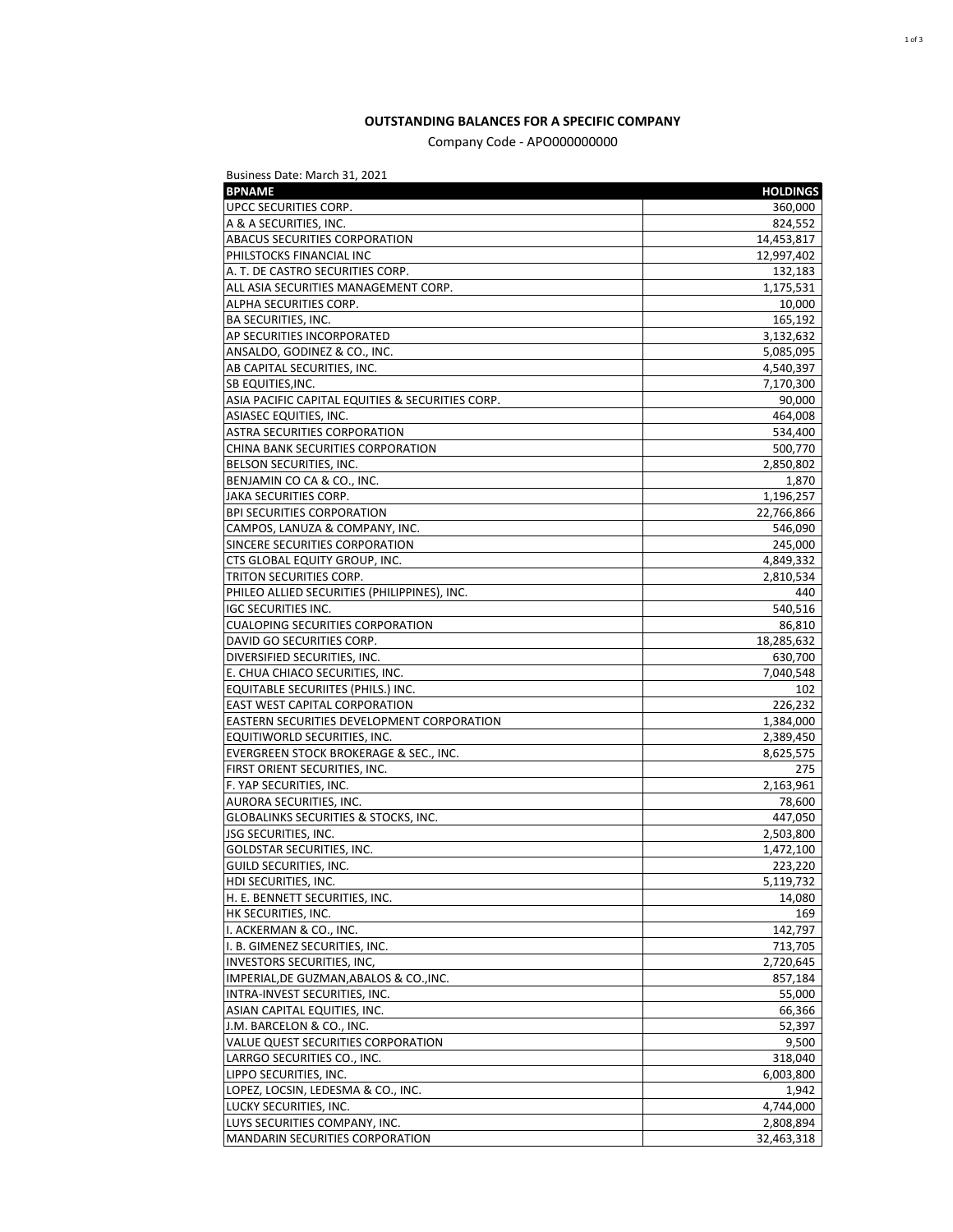| <b>BPNAME</b>                                                | <b>HOLDINGS</b> |
|--------------------------------------------------------------|-----------------|
| MARINO OLONDRIZ Y CIA                                        | 177,500         |
| COL Financial Group, Inc.                                    | 51,511,191      |
| DA MARKET SECURITIES, INC.                                   | 31,166          |
| MERCANTILE SECURITIES CORP.                                  | 2,808,000       |
| MERIDIAN SECURITIES, INC.                                    | 234,866         |
| MDR SECURITIES, INC.                                         | 7,436,210       |
| <b>REGIS PARTNERS, INC.</b>                                  | 865             |
| MOUNT PEAK SECURITIES, INC.                                  | 202,276         |
| NEW WORLD SECURITIES CO., INC.                               | 1,164,398       |
| OPTIMUM SECURITIES CORPORATION                               | 59,545          |
| RCBC SECURITIES, INC.                                        | 339,300         |
| PAN ASIA SECURITIES CORP.                                    | 620,500         |
| PAPA SECURITIES CORPORATION                                  | 16,018,175      |
| MAYBANK ATR KIM ENG SECURITIES, INC.                         | 3,415,574       |
| PLATINUM SECURITIES, INC.                                    | 518,566         |
| PNB SECURITIES, INC.                                         | 794,885         |
| PREMIUM SECURITIES, INC.                                     | 77,000          |
| PRYCE SECURITIES, INC.                                       | 7,065           |
| QUALITY INVESTMENTS & SECURITIES CORPORATION                 | 6,701,793       |
| R & L INVESTMENTS, INC.                                      | 42,130          |
| <b>ALAKOR SECURITIES CORPORATION</b>                         | 2,017,533,515   |
| R. COYIUTO SECURITIES, INC.                                  | 1,970,036       |
| <b>REGINA CAPITAL DEVELOPMENT CORPORATION</b>                | 5,734,169       |
| R. NUBLA SECURITIES, INC.                                    | 939,236         |
| AAA SOUTHEAST EQUITIES, INCORPORATED                         | 1,694,564       |
| R. S. LIM & CO., INC.                                        | 644,998         |
| RTG & COMPANY, INC.                                          | 136,678         |
| S.J. ROXAS & CO., INC.                                       | 8,194,596       |
| SECURITIES SPECIALISTS, INC.                                 | 5,132           |
| FIDELITY SECURITIES, INC.                                    | 116,204         |
| SUMMIT SECURITIES, INC.                                      | 1,027,618       |
| STANDARD SECURITIES CORPORATION                              | 26,775,219      |
| TANSENGCO & CO., INC.                                        | 409,437         |
| THE FIRST RESOURCES MANAGEMENT & SECURITIES CORP.            | 221,833         |
| TOWER SECURITIES, INC.                                       | 10,472,863      |
| TRANS-ASIA SECURITIES, INC.                                  | 800,000         |
| TRENDLINE SECURITIES CORPORATION                             | 32,112          |
| TRI-STATE SECURITIES, INC.                                   | 8,000           |
| UCPB SECURITIES, INC.                                        | 2,289,400       |
| UOB KAY HIAN SECURITIES (PHILS.), INC.                       | 192,500         |
| <b>E.SECURITIES, INC.</b>                                    | 6,600           |
| <b>VENTURE SECURITIES, INC.</b>                              | 65,400          |
| FIRST METRO SECURITIES BROKERAGE CORP.                       | 21,103,584      |
| <b>WEALTH SECURITIES, INC.</b>                               | 3,894,815       |
| WESTLINK GLOBAL EQUITIES, INC.                               | 4,836,000       |
| WONG SECURITIES CORPORATION                                  | 40,100          |
| YAO & ZIALCITA, INC.                                         | 1,245,651       |
| YU & COMPANY, INC.                                           | 10,035,339      |
| <b>BDO SECURITIES CORPORATION</b>                            | 484,313,734     |
| <b>EAGLE EQUITIES, INC.</b>                                  | 1,703,199       |
| GOLDEN TOWER SECURITIES & HOLDINGS, INC.                     | 335,900         |
| SOLAR SECURITIES, INC.                                       | 9,971,465       |
| G.D. TAN & COMPANY, INC.                                     | 1,071,155       |
| PHILIPPINE EQUITY PARTNERS, INC.                             | 1,200,366       |
| UNICAPITAL SECURITIES INC.                                   | 1,560,532       |
| SunSecurities, Inc.                                          | 263,000         |
| ARMSTRONG SECURITIES, INC.                                   | 368,965         |
| TIMSON SECURITIES, INC.                                      | 835,000         |
| CITIBANK N.A.                                                | 10,036,124      |
| STANDARD CHARTERED BANK                                      | 483,500         |
| THE HONGKONG AND SHANGHAI BANKING CORP. LTD. -CLIENTS' ACCT. | 306,531         |
| <b>PCD NOMINEE</b>                                           | 49              |
| <b>TOTAL</b>                                                 | 2,914,129,734   |

If no written notice of any error or correction is received by PDTC within five (5) calendar days from receipt